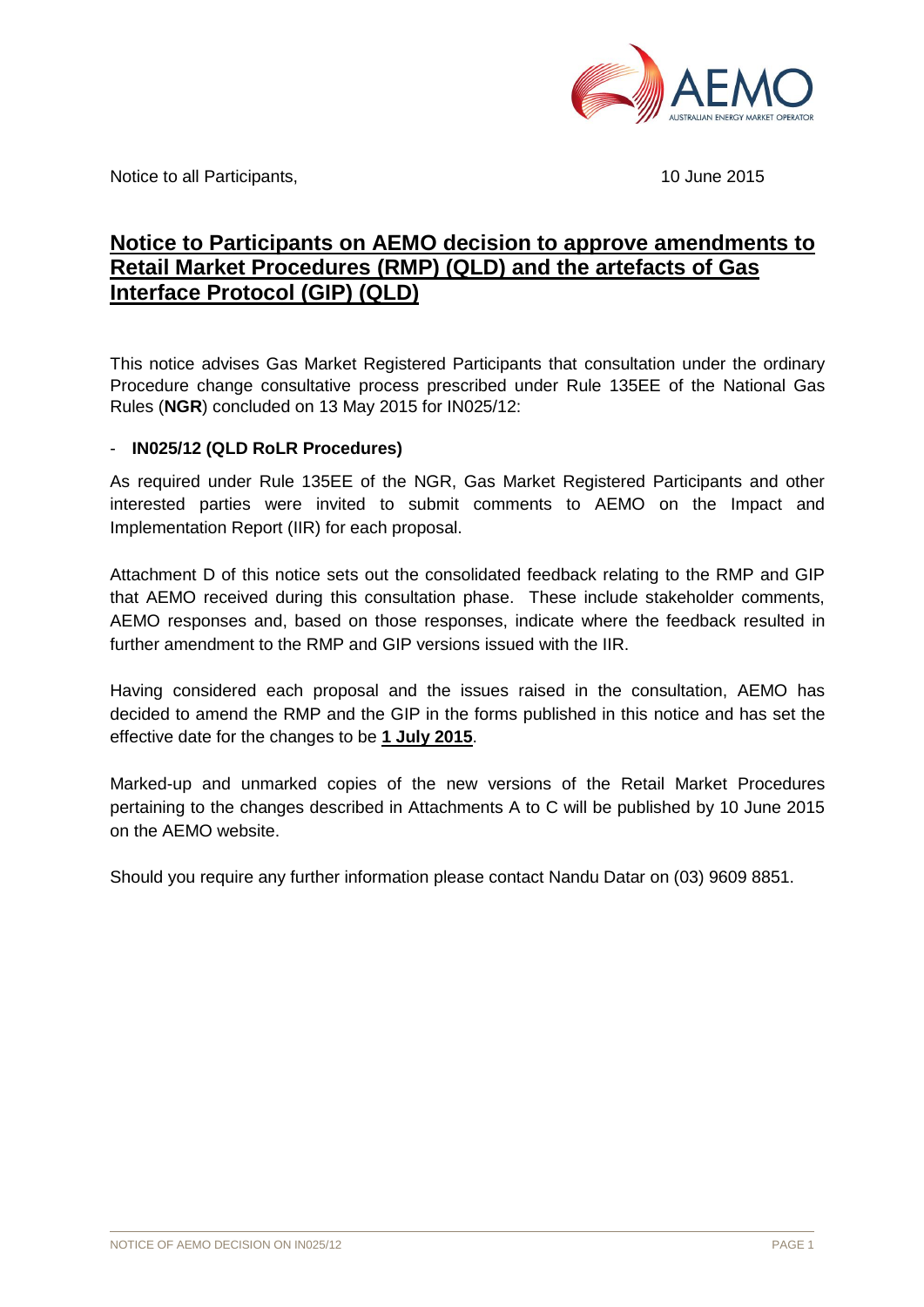**ATTACHMENT A – PROPOSED CHANGES RETAIL MARKET PROCEDURES (QLD)**

**Blue represents additions Red and strikeout represents deletions – Marked up changes**

#### **Additions in section 1.1.1**

| designated RoLR                   | has the same meaning as in Part 6 of the National Energy Retail<br>Law.                                                                                                                                                                                                                           |
|-----------------------------------|---------------------------------------------------------------------------------------------------------------------------------------------------------------------------------------------------------------------------------------------------------------------------------------------------|
| <b>failed Retailer</b>            | the same meaning as in National Energy<br>Retail Law<br>has<br><u>(Queensland).</u>                                                                                                                                                                                                               |
| <i>insolvency official</i>        | has the same meaning as in Part 6 of the National Energy Retail<br>Law.                                                                                                                                                                                                                           |
| <b>RoLR</b> event                 | has the same meaning as in Part 6 of the National Energy Retail<br>Law.                                                                                                                                                                                                                           |
| RoLR gas day                      | is the gas day that the RoLR event occurs.                                                                                                                                                                                                                                                        |
| service order                     | means a request from a User requesting that the Distributor<br>undertake the delivery of a service.                                                                                                                                                                                               |
| service order in<br>flight report | means a listing created and administered by a <i>Distributor</i> that<br>comprises a number of data attributes as defined in the Gas<br>Interface Protocol of every MIRN that the failed Retailer has<br>initiated a service order and the <i>Distributor</i> has yet to complete<br>the request. |
| small customer                    | has the same meaning as in the National Energy Retail Law.                                                                                                                                                                                                                                        |

# **CHAPTER 9 CUSTOMER DATA**

#### **9.1 Creation, Maintenance and Administration of Customer Data**

- (a) AEMO must create, maintain and administer a database to store customer details provided to AEMO under this clause.
- (b) Each *Retailer* must, as required by the *Gas Interface Protocol*, update, format and deliver a new *complete customer listing* to AEMO by 5:00pm on the tenth *business day* after the end of the calendar month.
- (c) Within two *business days* of receipt of the *complete customer listing*, AEMO must:
	- (i) validate that:
		- (A) all mandatory fields as defined in the *complete customer listing* are populated; and
		- (B) for each *MIRN*, the *FRO* identified in the *complete customer listing* corresponds to the *FRO* identified in the *metering register* as at the extraction date;
	- (ii) store the *complete customer listing* in a secure database and archive previous versions of the *complete customer listing*;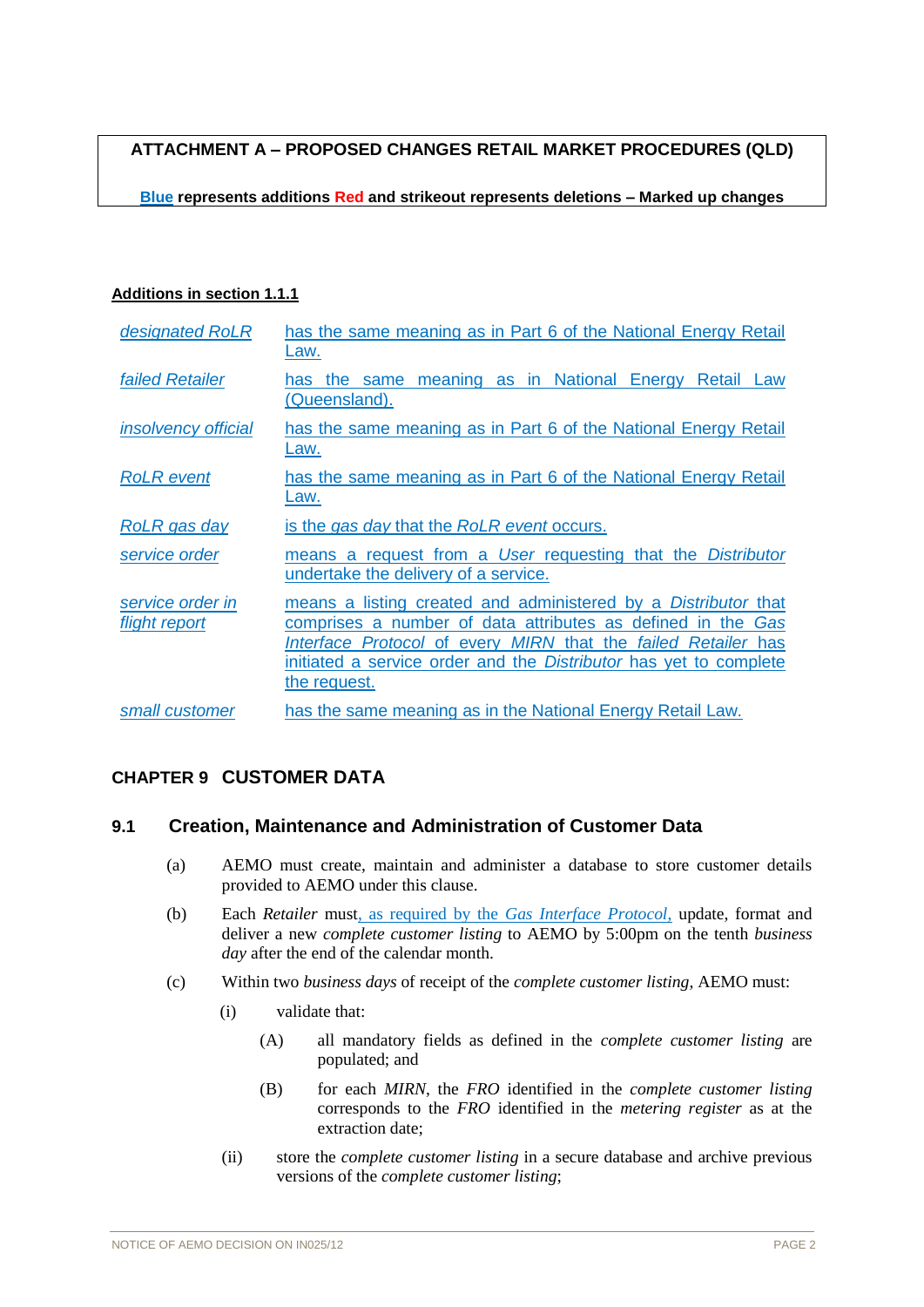(iii) where a *complete customer listing* fails validation under clause 9.1(c)(i), notify the relevant *Retailer* of the failure.

#### **Addition: Chapter 10**

#### **CHAPTER 10 RETAILER OF LAST RESORT**

#### **10.1 Retailer of Last Resort Event**

A *RoLR event* is defined under Part 6 of the National Energy Retail Law and when this event occurs, clauses 10.1.1 to 10.1.8 applies.

#### **10.1.1 Cancelled and Accelerated Customer Transfers**

AEMO must before 6am on the *RoLR gas day*, in relation to a lodged or pending *transfer request*:

- (a) where the prospective *FRO* is the *failed Retailer*, cancel all *transfer requests* and deliver a notice of the withdrawal of the *transfer request*, to the *FRO*, the prospective *FRO* and the *Distributor* for the *supply point* to which the *transfer request* relates;
- (b) where the *MIRN*, that is subject to a *transfer request*, has the *failed Retailer* recorded as the *FRO* and the *transfer request* contains a *Customer no-change statement,*  accelerate the *transfer request* and deliver a notice of the registration of the *transfer request* to the prospective *FRO,* the *FRO* and the *Distributor* for the *supply point* to which the *transfer request* relates;
- (c) where the *MIRN*, that is subject to a *transfer request*, has the *failed Retailer* recorded as the *FRO* and does not contain a *Customer no-change statement* and;
	- (i) if the *prospective transfer date* is ten days or less before the *RoLR gas day,*  AEMO must accelerate the *transfer request* and deliver a notice of the registration of the *transfer request* to the prospective *FRO,* the *FRO* and the *Distributor* for the *supply point* to which the *transfer request* relates*;* or
	- (ii) if the *prospective transfer date* is more than ten days before the *RoLR gas day,* AEMO will allow the *transfer request* to be processed as normal and the *MIRN* relating to that *transfer request* will be included in the *metering register* update process described in clause 10.1.2.

#### **10.1.2 Metering Register Update**

Before commencement of the *RoLR gas day*, for each *MIRN* for which the *failed Retailer* is recorded as the *FRO* and to which clause 10.1.1 does not apply, *AEMO* must amend the *metering register* by recording the *designated RoLR* as the *FRO.*

#### **10.1.3 MIRN Database Update**

#### The *Distributor* must:

- (a) for each *MIRN* for which the *failed Retailer* is recorded as the *FRO* and to which clause 10.1.1 does not apply, the *Distributor* must amend the *MIRN database* by recording the *designated RoLR* as the *FRO;*
- (b) provide AEMO with a report of the details of each *MIRN* that has been updated in the *MIRN database;* and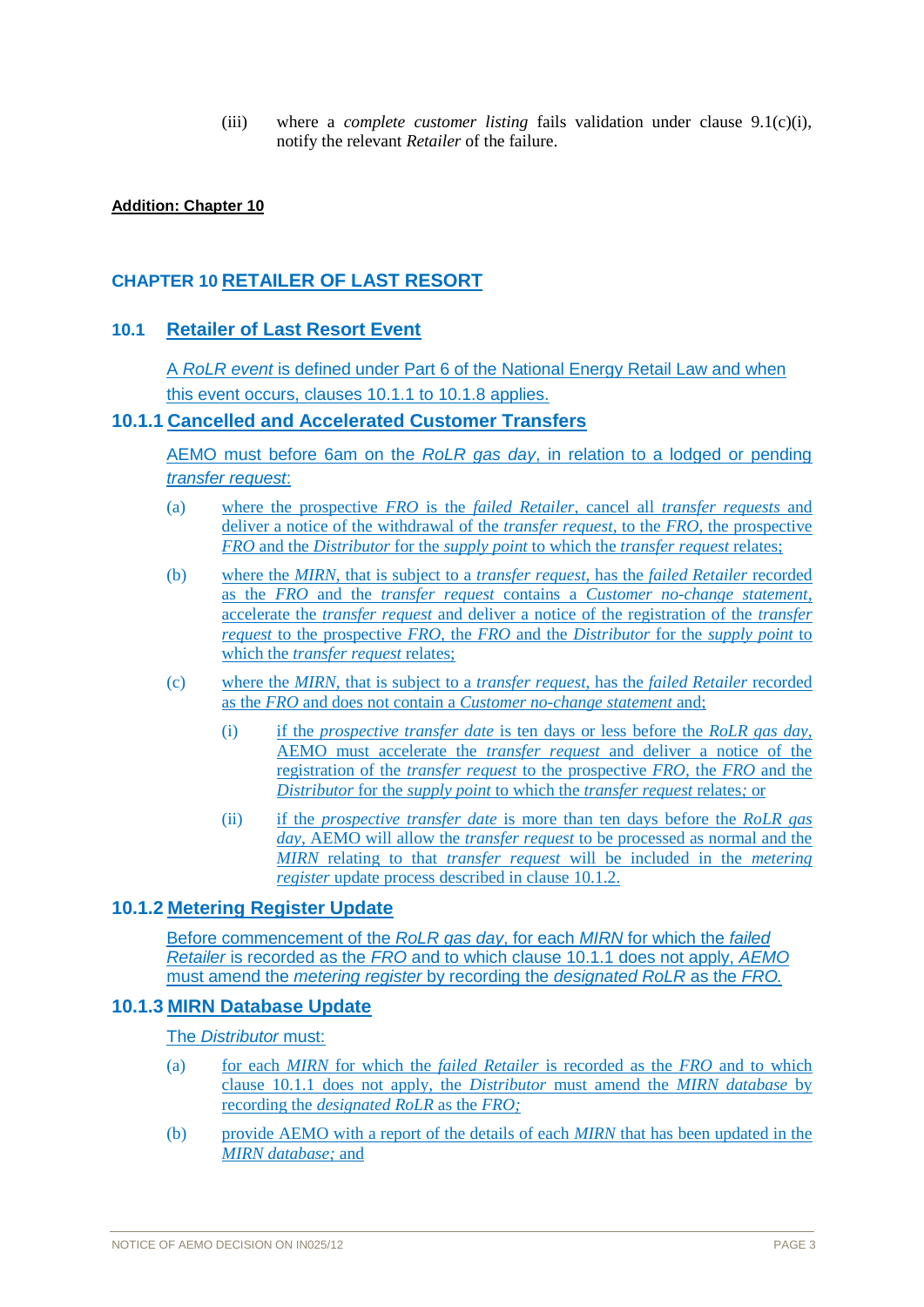(c) where the *failed Retailer* is the *local area retailer* of the *Distributor*, provide AEMO with details of those *MIRNs.*

## **10.1.4 Data Exchange**

#### AEMO must before the *RoLR gas day* provide:

- (a) each *designated RoLR* a file containing customer details using the most recently received *complete customer listing* for the *MIRNs* for which they have become the *FRO* in accordance with the *Gas Interface Protocol*; and
- (b) each *Distributor* details of the *MIRNs* where in accordance with clause 10.1.2 *AEMO* has updated the *metering register* with the *designated RoLR* as the *FRO* and deliver that file in accordance with the *Gas Interface Protocol*.

#### **10.1.5 Data Exchange from Failed Retailer**

Before commencement of the *RoLR gas day*, the *failed Retailer* or its *insolvency official* must provide each *designated RoLR* a file containing customer details for the *MIRN*s for which they will become the *FRO* in accordance with the *Gas Interface Protocol*.

# **10.1.6 Meter Reading and Account Creation**

For each *MIRN* that the *designated RoLR* has become the *FRO*, the *Distributor* must:

- (a) calculate an *estimated meter reading* for *RoLR gas day* and provide it to AEMO, the *designated RoLR* and the *failed Retailer*; and
- (b) calculate the energy data information for *RoLR gas day* as described in clause 2.6.2(a) and provide to AEMO and the *failed Retailer*; and
- (c) provide the *designated RoLR* the current information set out in clause 3.1.1(a) to  $3.1.1(m)$ ;
- (d) and provide the information in accordance with the *Gas Interface Protocol* as soon as practicable but no later than 7 calendar days after the *RoLR gas day*.

#### **10.1.7 Updates to Estimated Meter Reading**

- (a) Each *Distributor* must provide any updates to estimated data provided under clause 10.1.6(b), (c) and (d) to AEMO*,* the *failed Retailer* and *designated RoLR.*
- (b) The updates must be provided as soon as it is practical to do so, but in any event no later than on the last *settlement business day* of the ninth month after the relevant *billing period* in which the *RoLR gas day* occurs.

### **10.1.8 Service Order Processes**

Where a *Distributor* has not yet completed *service orders* that were initiated prior to *RoLR gas day* by the *failed Retailer,* the *Distributor* in accordance with the *Gas Interface Protocol* must by the end of the next calendar day after the *RoLR gas day* provide a *service order in flight report* to the *designated RoLR.*

#### **10.1.9 Industry reconciliation program**

Before the 65th *business day* after the *RoLR gas day* and after consulting with affected *Retailers* and *Distributors,* AEMO must determine if an industry reconciliation program is required.

Note: This clause places an obligation on AEMO to determine the need for a reconciliation of the customer transfers that have occurred after a RoLR event to ensure that customers have been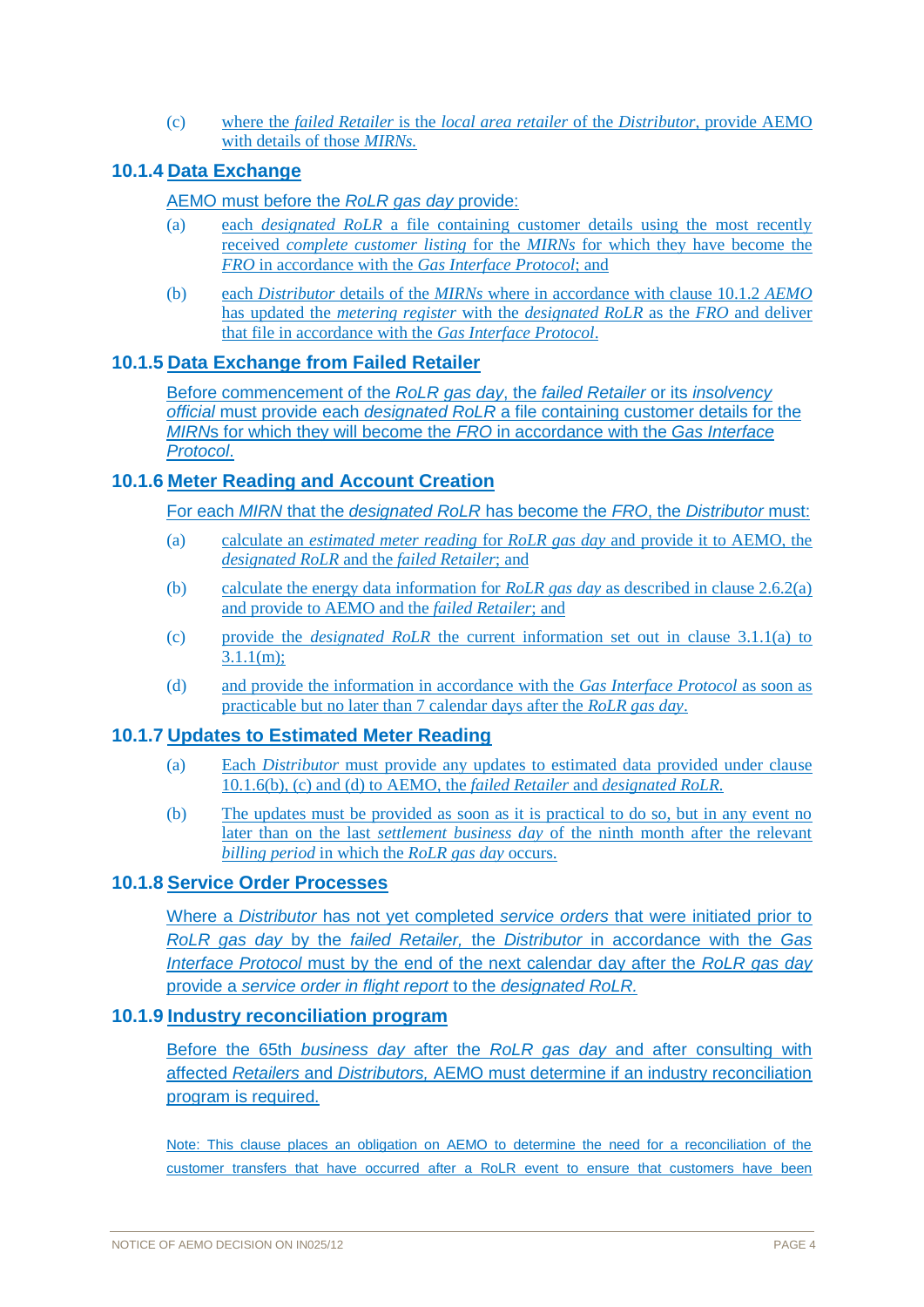transferred to the correct Retailer of Last Resort and that the Distributors', Retailers' and AEMO's databases are aligned. The intention is to perform an exercise that would identify and correct any errors. The 65 business day period is to allow for at least one billing cycle to have occurred after the RoLR gas day so that Retailers can assess the financial implications of performing a reconciliation.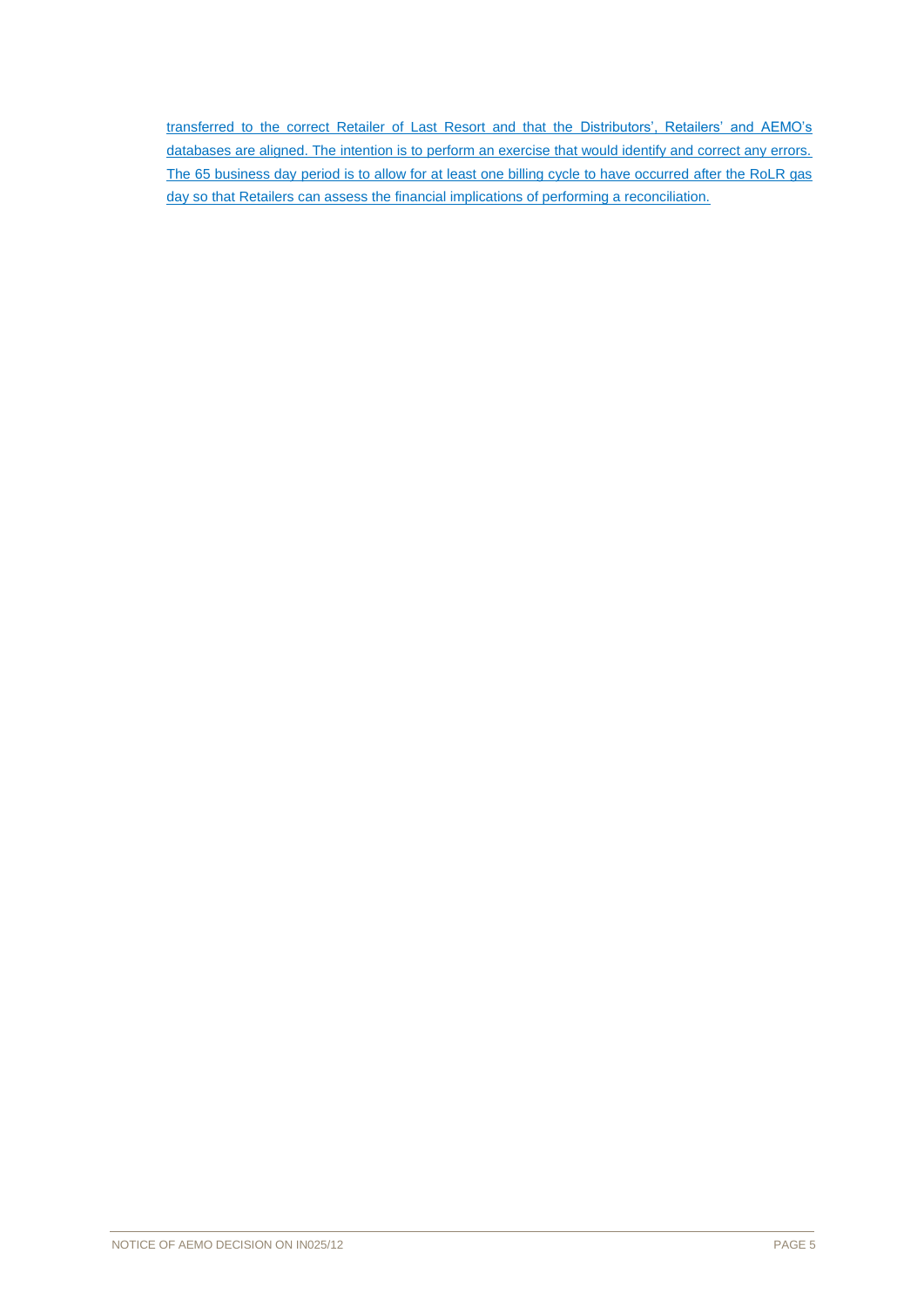# **ATTACHMENT B – PROPOSED CHANGES PARTICIPANT BUILD PACK 4**

**Blue represents additions Red and strikeout represents deletions – Marked up changes**

# **Transactions not required for Queensland**

The following table shows the transactions, from the Table of Transactions (Participants Build Pack 1) which are not used in the Queensland Retail Market.

|               | <b>Table of Transactions</b>                                |  |  |  |
|---------------|-------------------------------------------------------------|--|--|--|
| <b>Ref No</b> | <b>Transaction Type</b>                                     |  |  |  |
| 15            | <b>Disconnection Read</b>                                   |  |  |  |
| <b>17A</b>    | <b>Energy flow for Disconnection Read Response</b>          |  |  |  |
| 39            | Heating value for the day                                   |  |  |  |
| 56            | MIBB-INT91                                                  |  |  |  |
| 57            | Heating Value for the day                                   |  |  |  |
| 186           | <b>Transfer Notice</b>                                      |  |  |  |
| 195           | Objection notification or objection withdrawal notification |  |  |  |
| 199           | <b>Transfer cancellation</b>                                |  |  |  |
| 201           | Problem notice                                              |  |  |  |
| 209           | <b>Withdrawal Transfer Notice</b>                           |  |  |  |
| 213           | Notice of Read Failure                                      |  |  |  |
| 221           | <b>New Transfer Date</b>                                    |  |  |  |
| 225           | <b>Transfer Termination Notice</b>                          |  |  |  |
| 230           | Notice of Transfer                                          |  |  |  |
| 265           | $MIBB - INT254$                                             |  |  |  |
| 266           | $MIBB - INT91$                                              |  |  |  |
| 267           | $MIBB - INT171$                                             |  |  |  |
| 296           | Allocation of numbers for MIRNs for TPO                     |  |  |  |
| 297           | MIRN standing data for TPO                                  |  |  |  |
| 335           | <b>Metering Data Monthly</b>                                |  |  |  |
| 336A          | <b>Retailer Churn</b>                                       |  |  |  |
| 334           | Network DUoS Billing Details (Tariff H)                     |  |  |  |
| 356           | Obtain CFRO for MRM and/or SDR                              |  |  |  |
| 900-          | <b>Transactions relating to Retailer of Last Resort</b>     |  |  |  |
| 4060          |                                                             |  |  |  |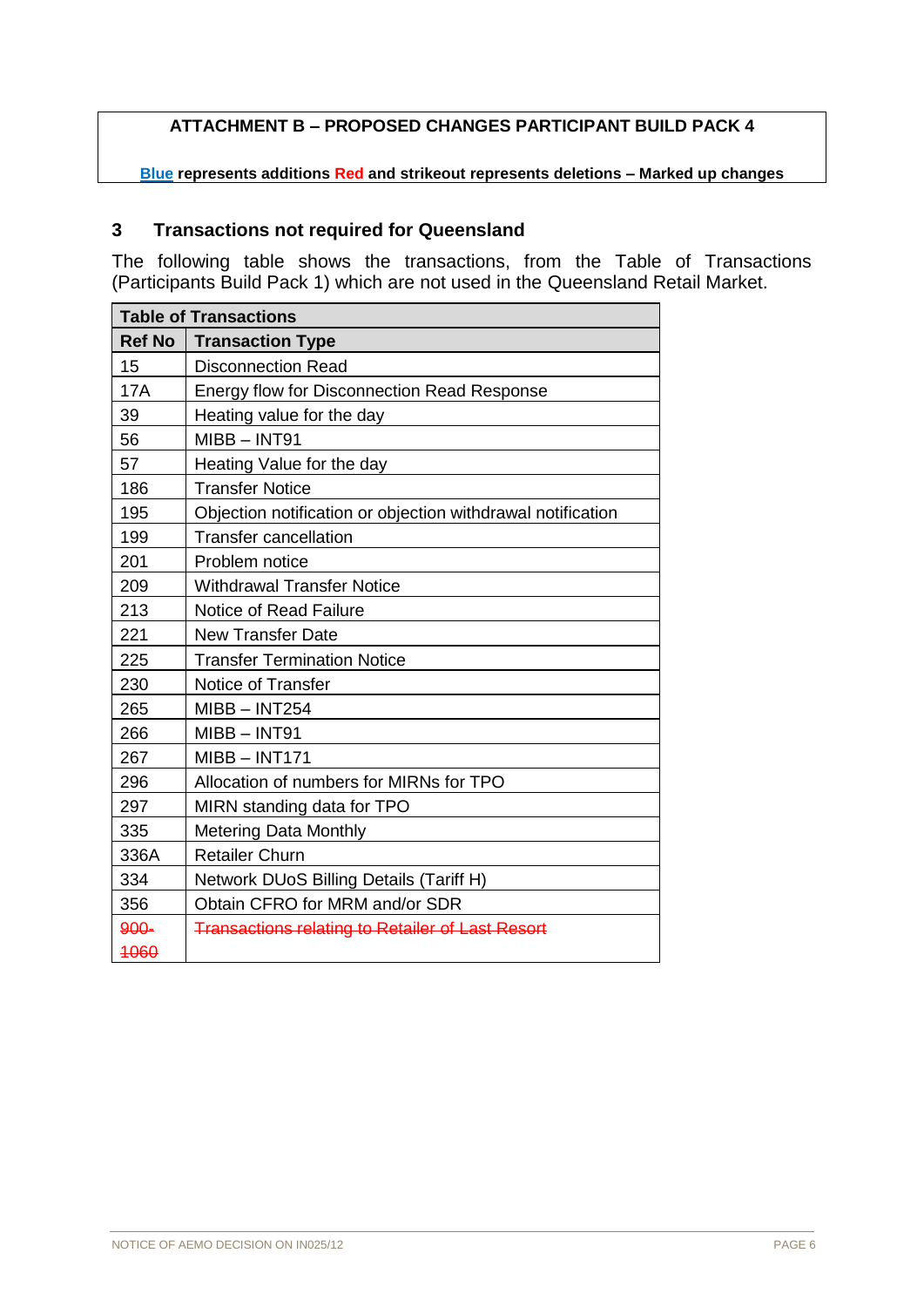# **4 Transactions to be modified for Queensland**

Following transactions are modified for Queensland Retail Market requirements. These transactions are used for the same purpose as the Victorian market but there may be minor changes to the data elements. The table below shows the modified transaction from the Table of Transactions.

| <b>Transaction Table</b> |                                                       |  |  |
|--------------------------|-------------------------------------------------------|--|--|
| <b>Ref No</b>            | <b>Transaction Type</b>                               |  |  |
| 87                       | Meter Fix Request "Simple" or "Complex" type          |  |  |
| 170                      | Initiate Transfer Request                             |  |  |
| 200                      | <b>Problem Notice</b>                                 |  |  |
| 332                      | Network Duos billing details - tariff D               |  |  |
| 181                      | <b>CATS DataRequest</b>                               |  |  |
| 310                      | <b>Service Connection Request</b>                     |  |  |
| 900                      | <b>Transaction related to Retailer of Last Resort</b> |  |  |

# **4.15 Customer and Site Details (T900)**

Only *Retailers* that would be a *failed retailer* according to National Energy Retail Law (Queensland) if a *RoLR event* occurred are required to provide transaction T900 (Customer and Site Details) for the purpose of the Retail Market Procedures (Queensland).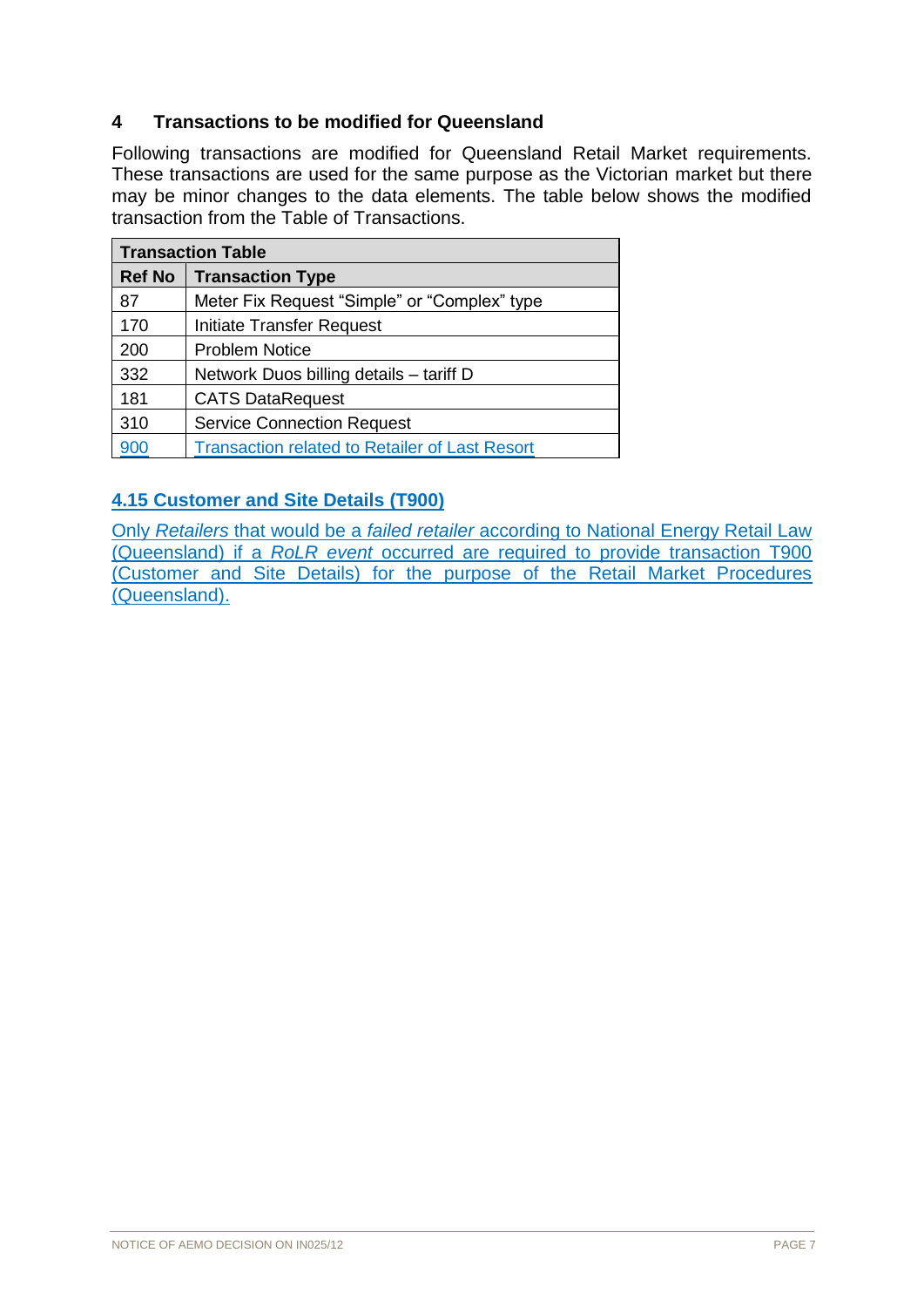# **ATTACHMENT C – PROPOSED GIP CHANGES**

**Blue represents additions Red and strikeout represents deletions – Marked up changes**

# Gas Interface Protocol artefacts to take effect as of 17 May 2015 1 July 2015

| GIP Item #      | Category                                                                                      | <b>Documents</b>                                                                                                                                                                                          | <b>Version</b>  |
|-----------------|-----------------------------------------------------------------------------------------------|-----------------------------------------------------------------------------------------------------------------------------------------------------------------------------------------------------------|-----------------|
| 1               | <b>Retail Market Procedures</b><br>(Queensland)                                               | Queensland Retail Market Procedures                                                                                                                                                                       | $9.0 - 11.0$    |
| $\overline{2}$  | Participants Build Pack 4                                                                     | The Queensland Specific Participant Build<br>Pack 4                                                                                                                                                       | $8.0 - 9.0$     |
| 3               | Deleted                                                                                       |                                                                                                                                                                                                           |                 |
| $\overline{4}$  | Participant Build Pack 1                                                                      | AEMO Process Flow Table of Transactions<br>This contains: - Table of Transactions, Table<br>of Elements, List of Job Enquiry Codes,<br>Address Elements and MIRN and Meter<br>states.                     |                 |
| 5               | Participant Build Pack 1                                                                      | <b>Process Flow Diagrams</b>                                                                                                                                                                              | 3.4             |
| 6               | Participant Build Pack 1                                                                      | CSV Data Format Specification                                                                                                                                                                             | 3.3             |
| 7               | Participant Build Pack 2                                                                      | Participant Build Pack 2 Interface Definitions                                                                                                                                                            | 3.4             |
| 8               | Participant Build Pack 2                                                                      | Participant Build Pack 2 Usage Guide                                                                                                                                                                      | 3.1             |
| 9               | Participant Build Pack 2                                                                      | Participant Build Pack 2 Glossary                                                                                                                                                                         | 3.1             |
| 10              | Participant Build Pack 3                                                                      | <b>B2B System Specification</b>                                                                                                                                                                           | 3.1             |
| 11              | Participant Build Pack 3                                                                      | <b>B2B System Architecture</b>                                                                                                                                                                            | 3.2             |
| 12 <sup>2</sup> | Participant Build Pack 3                                                                      | <b>Interface Definitions</b>                                                                                                                                                                              | 3.3             |
| 13              | Guidelines for Development of A<br><b>Standard for Energy</b><br>Transactions in XML (aseXML) | The Guidelines for Development of A<br>Standard for Energy Transactions in XML<br>(aseXML) which participants have subscribed<br>to for Victorian Gas is available from<br>http://www.aemo.com.au/asexml/ | 4.1             |
| 14              | <b>AseXML Schemas</b>                                                                         | The complete set of aseXML schemas and<br>examples which participants have subscribed<br>to for Victorian Gas is available from<br>http://www.aemo.com.au/asexml/                                         | R <sub>29</sub> |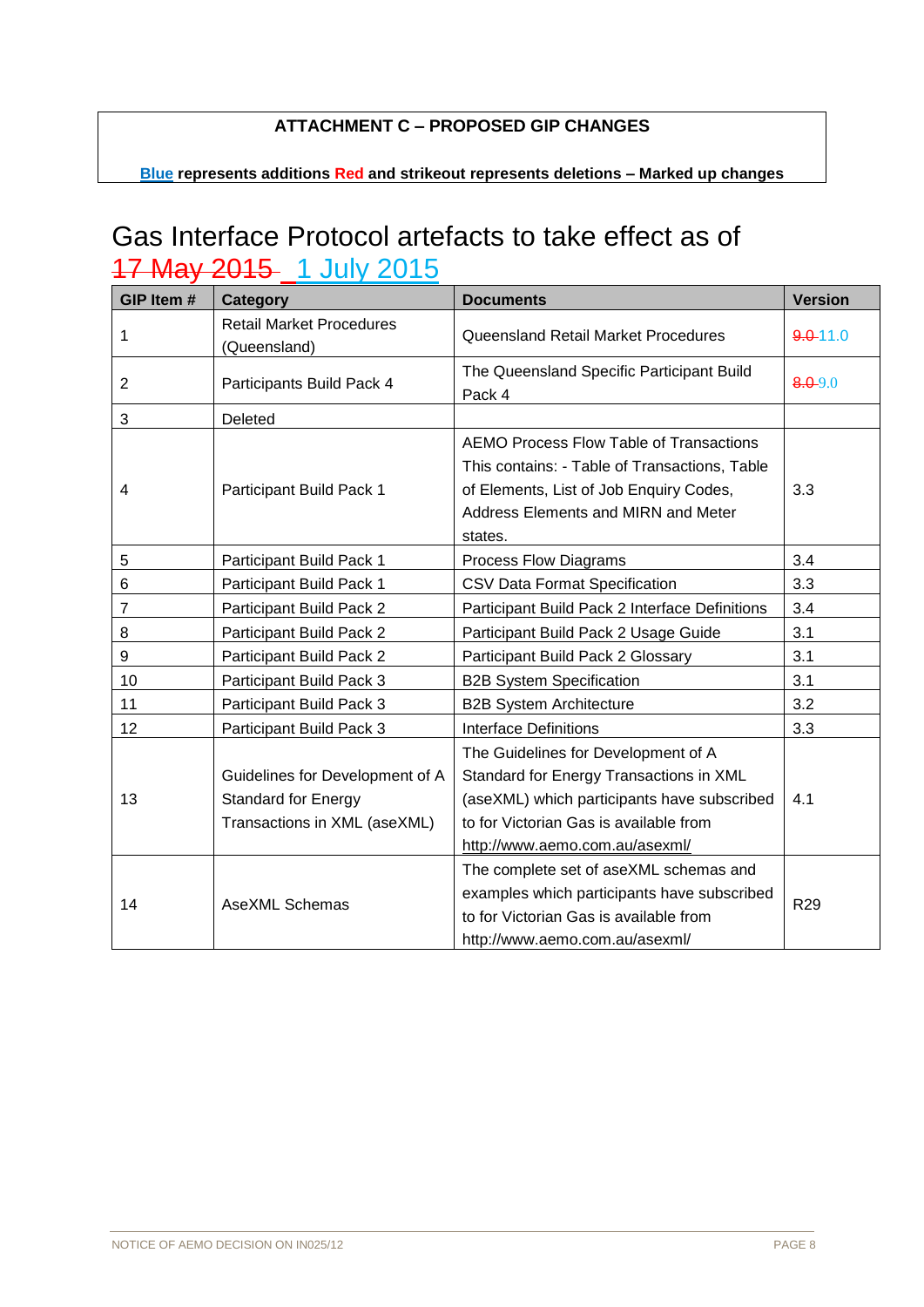### **ATTACHMENT D – SUBMISSIONS RECEIVED FOR CHANGE**

|                | SUBMISSIONS RELATING TO THE IIR 15 APR 2015 TO 13 MAY 2015 - ORIGINAL CONSULTATION PERIOD |                           |                                                                                |                                              |  |
|----------------|-------------------------------------------------------------------------------------------|---------------------------|--------------------------------------------------------------------------------|----------------------------------------------|--|
|                | <b>DATE</b>                                                                               | <b>PARTICIPANT</b>        | <b>SUBMISSION</b>                                                              | <b>AEMO COMMENTS</b>                         |  |
| 1              | 14 May<br>2015                                                                            | <b>Origin Energy</b>      | In relation to Sections 1 to 4 of the IIR:                                     | In relation to Sections 1 to 4 of the IIR:   |  |
|                |                                                                                           |                           | Origin Energy Indicated their support of<br>AEMO's examination of the proposal | AEMO acknowledges Origin Energy's<br>support |  |
| $\overline{2}$ | 14 May<br>2015                                                                            | <b>Origin Energy</b>      | In relation to Sections 5 to 9 of the IIR:                                     | In relation to Sections 5 to 9 of the IIR:   |  |
|                |                                                                                           |                           | Origin Energy indicated their support of                                       | AEMO acknowledges Origin Energy's            |  |
|                |                                                                                           |                           | AEMO's assessment of likely effect of the<br>proposal                          | support                                      |  |
| 3              | 14 May<br>2015                                                                            | <b>Origin Energy</b>      | In relation to Section 10 of the IIR:                                          | In relation to Section 10 of the IIR:        |  |
|                |                                                                                           |                           | Origin Energy indicated their support of                                       | AEMO acknowledges Origin Energy's            |  |
|                |                                                                                           |                           | AEMO's recommendation                                                          | support                                      |  |
| 4              | 14 May<br>2015                                                                            | APA/Allgas/A<br><b>GN</b> | In relation to Sections 1 to 4 of the IIR:                                     | In relation to Sections 1 to 4 of the IIR:   |  |
|                |                                                                                           |                           | APA/Allgas/AGN Indicated their support of                                      | AEMO acknowledges APA/Allgas/AGN's           |  |
|                |                                                                                           |                           | AEMO's examination of the proposal                                             | support                                      |  |
| 5              | 14 May                                                                                    | APA/Allgas/A              | In relation to Sections 5 to 9 of the IIR:                                     | In relation to Sections 5 to 9 of the IIR:   |  |
|                | 2015                                                                                      | <b>GN</b>                 |                                                                                |                                              |  |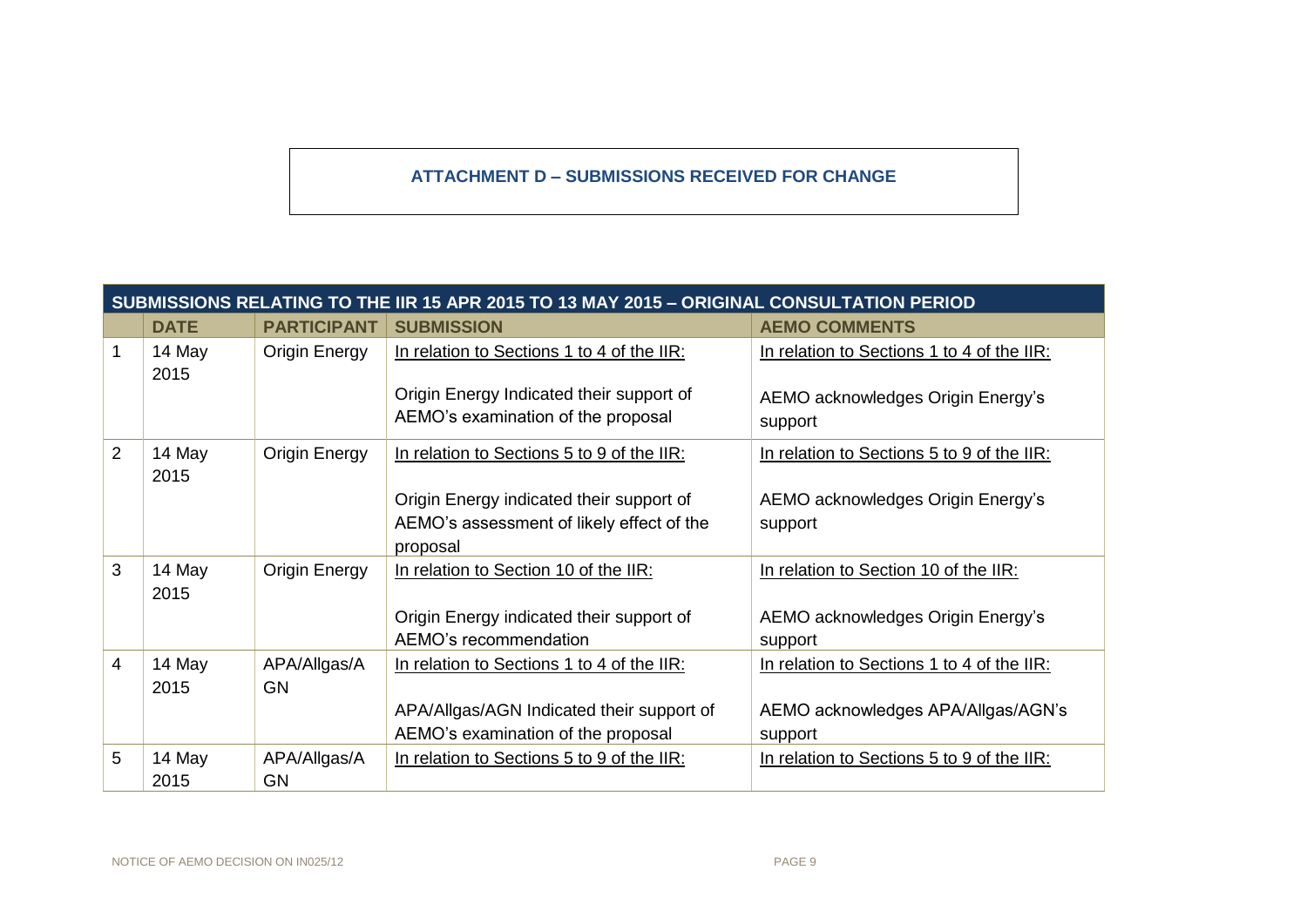|                | SUBMISSIONS RELATING TO THE IIR 15 APR 2015 TO 13 MAY 2015 - ORIGINAL CONSULTATION PERIOD |                           |                                                                                                                                                                                                                                                                                                                                                                                                                                                                                                                                                   |                                                                                                                                                                                                                 |  |  |
|----------------|-------------------------------------------------------------------------------------------|---------------------------|---------------------------------------------------------------------------------------------------------------------------------------------------------------------------------------------------------------------------------------------------------------------------------------------------------------------------------------------------------------------------------------------------------------------------------------------------------------------------------------------------------------------------------------------------|-----------------------------------------------------------------------------------------------------------------------------------------------------------------------------------------------------------------|--|--|
|                | <b>DATE</b>                                                                               | <b>PARTICIPANT</b>        | <b>SUBMISSION</b>                                                                                                                                                                                                                                                                                                                                                                                                                                                                                                                                 | <b>AEMO COMMENTS</b>                                                                                                                                                                                            |  |  |
|                |                                                                                           |                           | APA/Allgas/AGN indicated their support of<br>AEMO's assessment of likely effect of the<br>proposal and also provided the following<br>comment.<br>With regard to the testing requirements listed<br>at section 7, if testing is to be carried out on<br>fully automated RoLR systems, then APA<br>would not be able to participate until after Q4<br>2015, when the new Metering and Billing<br>system implementation in Qld will provide full<br>RoLR functionality.<br>APA will use manual processes to manage<br>any RoLR event prior to this. | AEMO acknowledges APA/Allgas/AGN's<br>support.<br>AEMO also wish to advice<br>APA/Allgas/AGN's that an agreement<br>among industry participants will determine<br>the scope and timing of the industry testing. |  |  |
| 6              | 14 May<br>2015                                                                            | APA/Allgas/A<br><b>GN</b> | In relation to Section 10 of the IIR:<br>APA/Allgas/AGN indicated their support of<br>AEMO's recommendation                                                                                                                                                                                                                                                                                                                                                                                                                                       | In relation to Section 10 of the IIR:<br>AEMO acknowledges APA/Allgas/AGN's<br>support                                                                                                                          |  |  |
| $\overline{7}$ | 14 May<br>2015                                                                            | <b>AGL</b>                | In relation to Sections 1 to 4 of the IIR:<br>AGL Indicated their support of AEMO's<br>examination of the proposal                                                                                                                                                                                                                                                                                                                                                                                                                                | In relation to Sections 1 to 4 of the IIR:<br>AEMO acknowledges AGL's support                                                                                                                                   |  |  |
| 8              | 14 May<br>2015                                                                            | <b>AGL</b>                | In relation to Sections 5 to 9 of the IIR:<br>AGL indicated their support of AEMO's<br>assessment of likely effect of the proposal                                                                                                                                                                                                                                                                                                                                                                                                                | In relation to Sections 5 to 9 of the IIR:<br>AEMO acknowledges AGL's support                                                                                                                                   |  |  |
| 9              | 14 May<br>2015                                                                            | <b>AGL</b>                | In relation to Section 10 of the IIR:                                                                                                                                                                                                                                                                                                                                                                                                                                                                                                             | In relation to Section 10 of the IIR:                                                                                                                                                                           |  |  |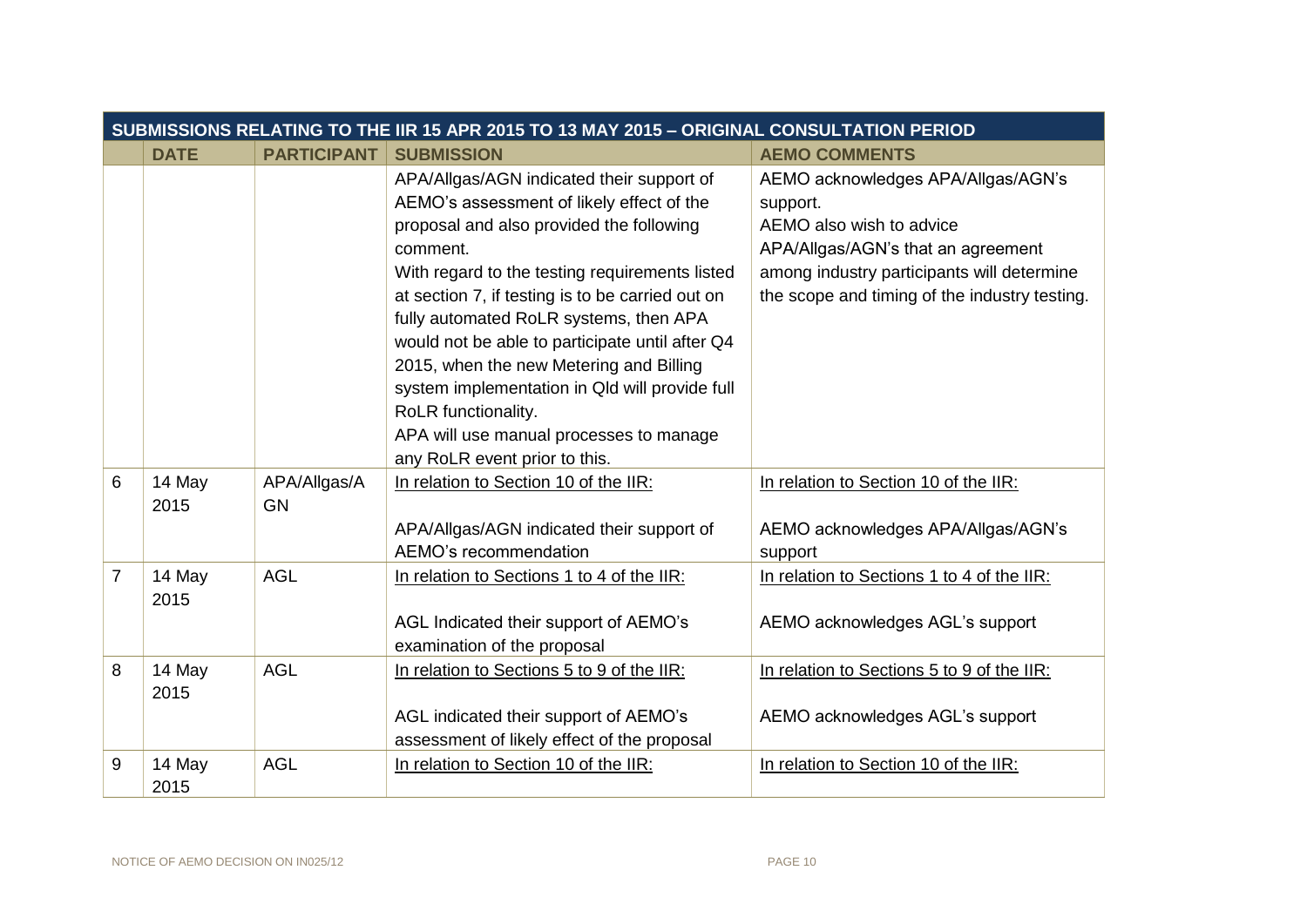|    | SUBMISSIONS RELATING TO THE IIR 15 APR 2015 TO 13 MAY 2015 - ORIGINAL CONSULTATION PERIOD |                    |                                                                                                                                                                                                                                                                                                                  |                                                                                                                                                                                                                                                                                                                             |  |
|----|-------------------------------------------------------------------------------------------|--------------------|------------------------------------------------------------------------------------------------------------------------------------------------------------------------------------------------------------------------------------------------------------------------------------------------------------------|-----------------------------------------------------------------------------------------------------------------------------------------------------------------------------------------------------------------------------------------------------------------------------------------------------------------------------|--|
|    | <b>DATE</b>                                                                               | <b>PARTICIPANT</b> | <b>SUBMISSION</b>                                                                                                                                                                                                                                                                                                | <b>AEMO COMMENTS</b>                                                                                                                                                                                                                                                                                                        |  |
|    |                                                                                           |                    | AGL indicated their support of AEMO's<br>recommendation and requested further<br>changes related to:<br>provide clarity to timing of obligations<br>1.<br>of all parties; and<br>remove ambiguity to retailer and<br>2.<br><b>AEMO</b> report requirements by<br>amending the Buildpacks and<br>MIBB User Guide. | AEMO acknowledges AGL's support<br>(see also item #12)                                                                                                                                                                                                                                                                      |  |
| 10 | 14 May<br>2015                                                                            | <b>AGL</b>         | In relation to RMP (QLD) changes<br>AGL provided following comment,<br>We note that the RoLR section of the Queensland<br>RMPs start at Chapter 10, but the current version<br>ends at chapter 8.<br>What is chapter 9?                                                                                          | In relation to RMP (QLD) changes<br>AEMO acknowledges AGL's comment and<br>advises that chapter 9 'Customer Data' was<br>already added during the original NECF<br>consultation for IN005/12 and Notice of<br>AEMO Decision was published on 25 May<br>2012. The changes for IN005/12 also<br>become effective 1 July 2015. |  |
| 11 | 14 May<br>2015                                                                            | <b>AGL</b>         | In relation to RMP (QLD) changes<br>AGL provided following comment about<br>clause 10.1.1 in Att A<br>The term pending transfer should be italicised<br>and proposed following amendment                                                                                                                         | In relation to RMP (QLD) changes<br>AEMO agrees with AGL's comment and has<br>amended the clauses as proposed.                                                                                                                                                                                                              |  |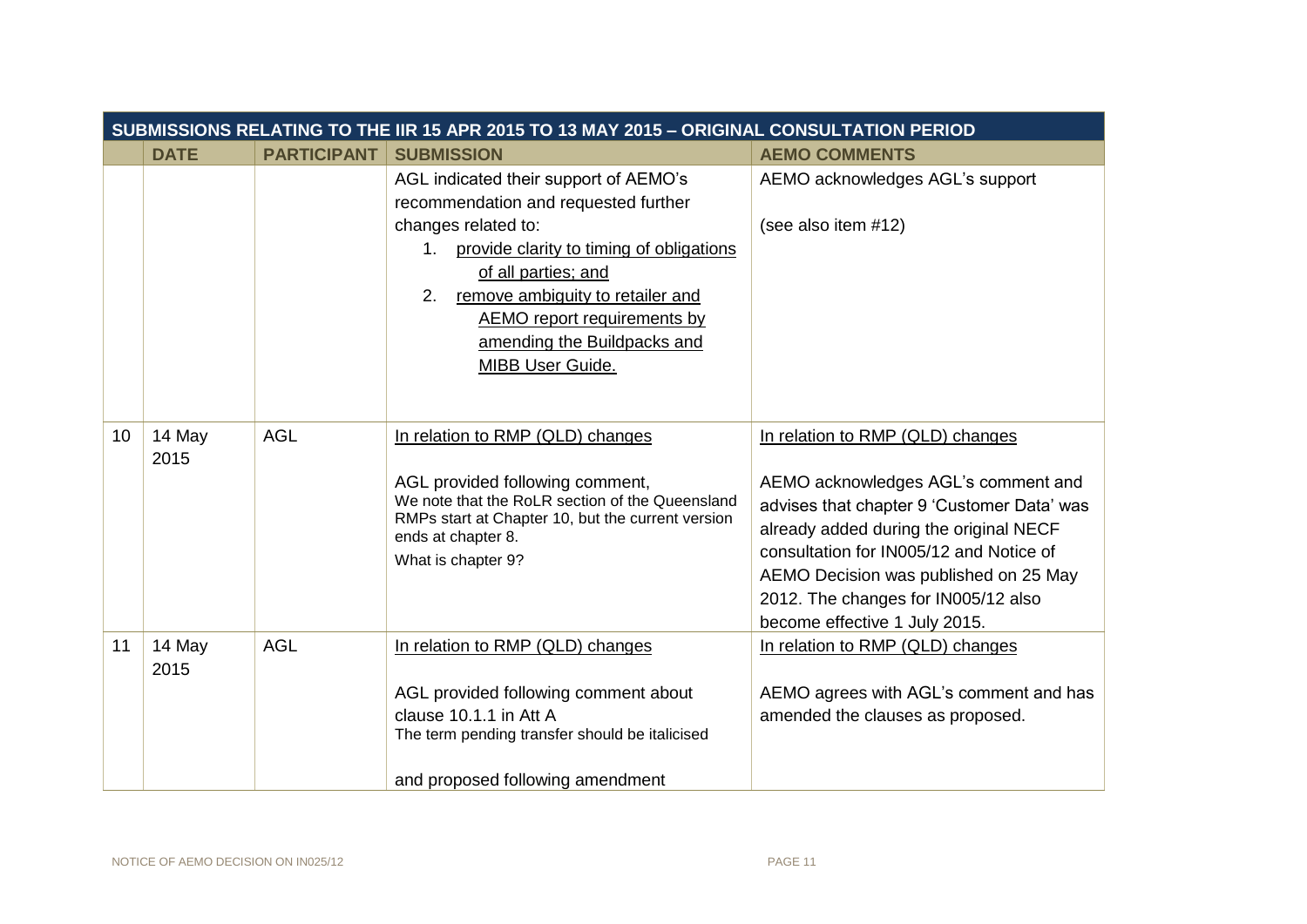|                 | SUBMISSIONS RELATING TO THE IIR 15 APR 2015 TO 13 MAY 2015 - ORIGINAL CONSULTATION PERIOD |                    |                                                                                                                                                                                                                                                                                                                                                                                                                                                                                                                                             |                                                                                                                                                                                                                                                                                                                                                                                                                                                                                                                                                                                                                                                                            |  |
|-----------------|-------------------------------------------------------------------------------------------|--------------------|---------------------------------------------------------------------------------------------------------------------------------------------------------------------------------------------------------------------------------------------------------------------------------------------------------------------------------------------------------------------------------------------------------------------------------------------------------------------------------------------------------------------------------------------|----------------------------------------------------------------------------------------------------------------------------------------------------------------------------------------------------------------------------------------------------------------------------------------------------------------------------------------------------------------------------------------------------------------------------------------------------------------------------------------------------------------------------------------------------------------------------------------------------------------------------------------------------------------------------|--|
|                 | <b>DATE</b>                                                                               | <b>PARTICIPANT</b> | <b>SUBMISSION</b>                                                                                                                                                                                                                                                                                                                                                                                                                                                                                                                           | <b>AEMO COMMENTS</b>                                                                                                                                                                                                                                                                                                                                                                                                                                                                                                                                                                                                                                                       |  |
|                 |                                                                                           |                    | AEMO must as soon as practicable, in relation to<br>a lodged or pending transfer request transfer<br><i>request</i>                                                                                                                                                                                                                                                                                                                                                                                                                         |                                                                                                                                                                                                                                                                                                                                                                                                                                                                                                                                                                                                                                                                            |  |
| 12 <sup>2</sup> | 14 May<br>2015                                                                            | <b>AGL</b>         | In relation to RMP (QLD) changes<br>AGL provided following comment about<br>clause 10.1.1 in Att A<br><b>Timing Obligations</b><br>No specific timing obligation has been established<br>on when AEMO must accelerate or cancel a<br>transfer request. 'As soon as practicable' is too<br>generic.<br>For example, the SA RoLR procedures require<br>this to be done before the RoLR day.<br>See attachment 1 of this response for summary<br>and comparison of RoLR Procedures.<br>Timing obligations should be included in the<br>clause. | In relation to RMP (QLD) changes<br>AEMO agrees with AGL's proposal to<br>amend the timing provision. AEMO<br>proposed that the timing provision<br>prescribed in VIC procedures should be<br>used. This proposal that covers AGL<br>comments in items 12, 14 and 15 was<br>discussed at the GRCF meeting held on 19<br>May with the Distributors (Allgas/AGN) and<br>the Retailers that are candidates to be the<br>designated RoLR (AGL and Origin). The<br>proposal was unanimously agreed.<br>AEMO has amended the clause to include<br>timing requirement as per RMP (VIC) clause<br>6.1.2.<br>Included the text 'before 6am on the RoLR<br>gas day' in clause 10.1.1 |  |
| 13              | 14 May<br>2015                                                                            | <b>AGL</b>         | In relation to RMP (QLD) changes                                                                                                                                                                                                                                                                                                                                                                                                                                                                                                            | In relation to RMP (QLD) changes                                                                                                                                                                                                                                                                                                                                                                                                                                                                                                                                                                                                                                           |  |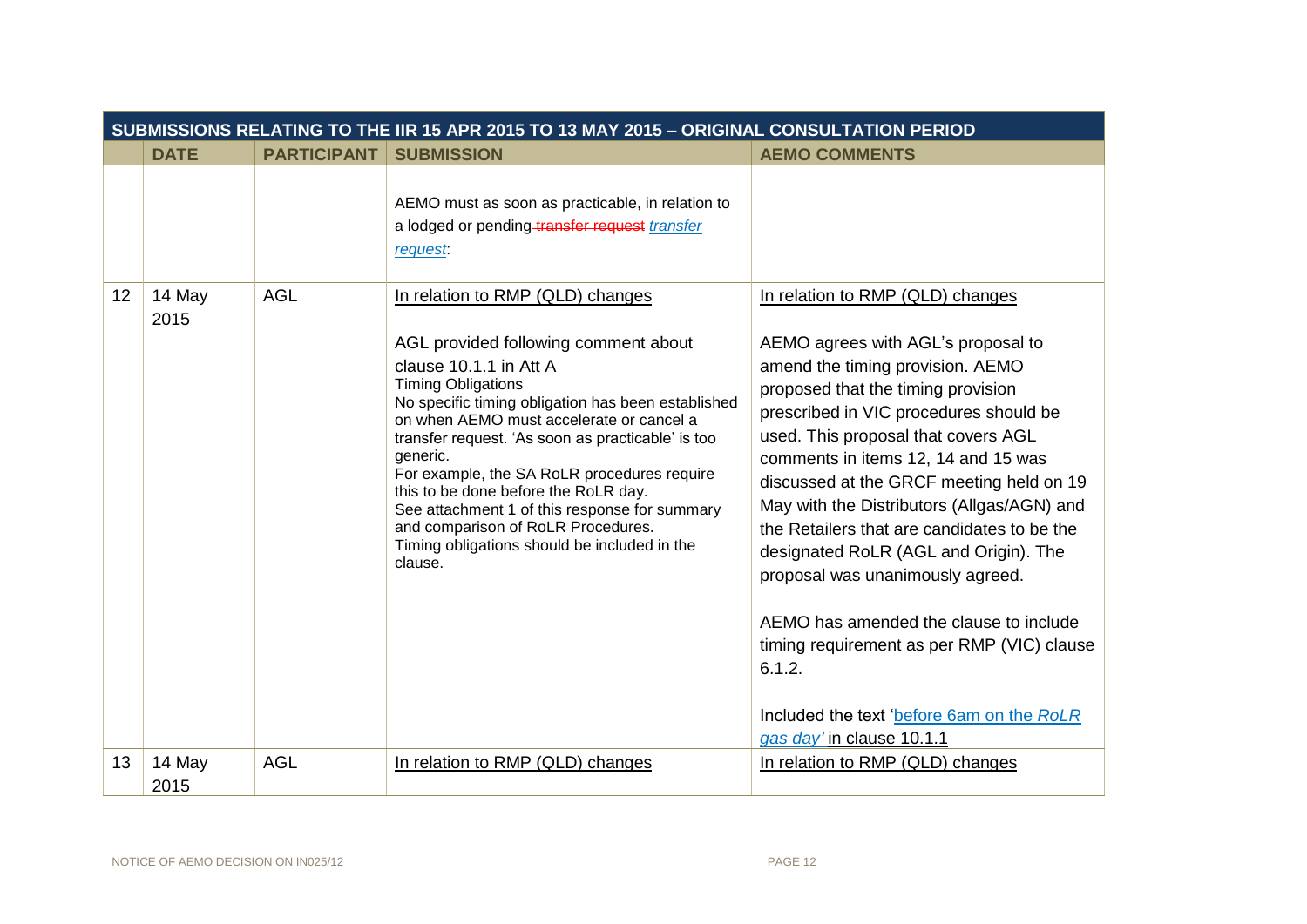|    | SUBMISSIONS RELATING TO THE IIR 15 APR 2015 TO 13 MAY 2015 - ORIGINAL CONSULTATION PERIOD |                    |                                                                                                                                                                                                                                                                                                                                                         |                                                                                                                                                                                                                                                                                                                                                                                                 |  |
|----|-------------------------------------------------------------------------------------------|--------------------|---------------------------------------------------------------------------------------------------------------------------------------------------------------------------------------------------------------------------------------------------------------------------------------------------------------------------------------------------------|-------------------------------------------------------------------------------------------------------------------------------------------------------------------------------------------------------------------------------------------------------------------------------------------------------------------------------------------------------------------------------------------------|--|
|    | <b>DATE</b>                                                                               | <b>PARTICIPANT</b> | <b>SUBMISSION</b>                                                                                                                                                                                                                                                                                                                                       | <b>AEMO COMMENTS</b>                                                                                                                                                                                                                                                                                                                                                                            |  |
|    |                                                                                           |                    | AGL provided following comment about<br>clause 10.1.3 in Att A<br><b>Timing Obligations</b><br>No timing obligation has been established on<br>when the Distributor must amend their MIRN<br>database<br>For example, the SA RoLR procedures require<br>this to be done before the RoLR day.<br>Timing obligations should be included in the<br>clause. | AEMO acknowledges AGL's comment. The<br>equivalent clause 10.1.3 in SA is 412 and<br>that doesn't make referenced to timing<br>obligation. The same can be said for VIC<br>clause 6.1.4A and new NSW RMP (clause<br>7.2.5). This is a boarder harmonisation<br>issue. AEMO has added this issue to the<br>Gas Retail Market Issue / Change Register<br>as item IN025/15 for GRCF consideration. |  |
| 14 | 14 May<br>2015                                                                            | <b>AGL</b>         | In relation to RMP (QLD) changes<br>AGL provided following comment about<br>clause 10.1.4 in Att A<br><b>Timing Obligations</b><br>No timing obligations have been established for<br>when AEMO must provide the full customer listing<br>to the RoLR.<br>Timing obligations should be included in the<br>clause.                                       | In relation to RMP (QLD) changes<br>AEMO agrees with AGL's comment and has<br>amended the clause to include timing<br>requirement as per RMP (VIC) clause 6.1.4.<br>(See also item 12)<br>Included the text before the RoLR gas day<br>in clause 10.1.4                                                                                                                                         |  |
| 15 | 14 May<br>2015                                                                            | <b>AGL</b>         | In relation to RMP (QLD) changes<br>AGL provided following comment about<br>clause 10.1.8 in Att A<br><b>Timing Obligations</b><br>No timing obligations have been established for<br>when the Distributor must provide the Service<br>Order in Flight report to the RoLR.<br>Timing obligations should be included in the<br>clause.                   | In relation to RMP (QLD) changes<br>AEMO agrees with AGL's comment and has<br>amended the clause to include timing<br>requirement as per RMP (VIC) clause 6.1.7.<br>(See also item 12)<br>Included the text by the end of the next<br>calendar day after the RoLR gas day in                                                                                                                    |  |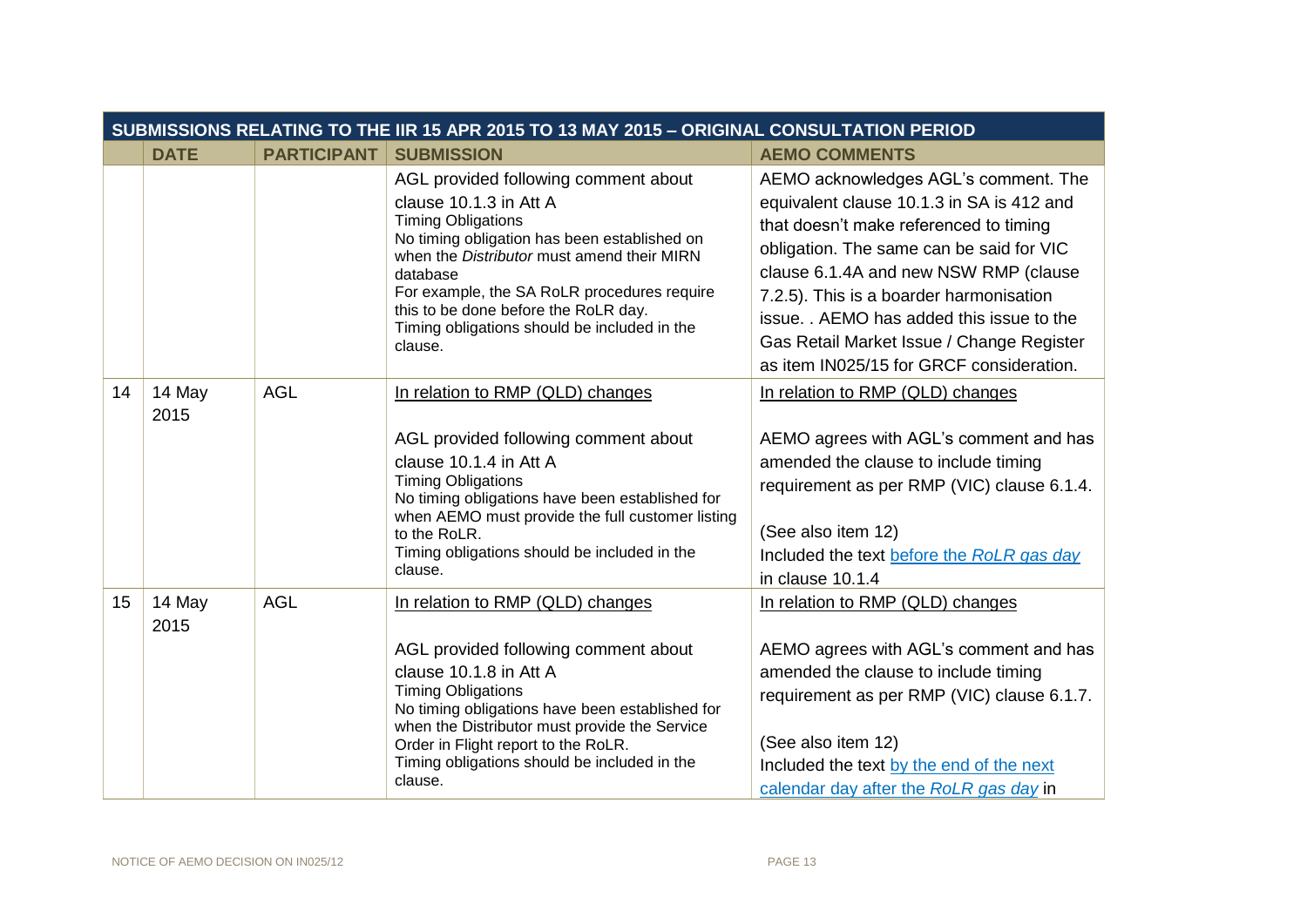|    | SUBMISSIONS RELATING TO THE IIR 15 APR 2015 TO 13 MAY 2015 - ORIGINAL CONSULTATION PERIOD |                    |                                                                                                                                                                                                                                                                                                                                                                                                                        |                                                                                                                                                                                                                                                                                                                                                                                                                                                                                                                         |  |  |
|----|-------------------------------------------------------------------------------------------|--------------------|------------------------------------------------------------------------------------------------------------------------------------------------------------------------------------------------------------------------------------------------------------------------------------------------------------------------------------------------------------------------------------------------------------------------|-------------------------------------------------------------------------------------------------------------------------------------------------------------------------------------------------------------------------------------------------------------------------------------------------------------------------------------------------------------------------------------------------------------------------------------------------------------------------------------------------------------------------|--|--|
|    | <b>DATE</b>                                                                               | <b>PARTICIPANT</b> | <b>SUBMISSION</b>                                                                                                                                                                                                                                                                                                                                                                                                      | <b>AEMO COMMENTS</b>                                                                                                                                                                                                                                                                                                                                                                                                                                                                                                    |  |  |
|    |                                                                                           |                    |                                                                                                                                                                                                                                                                                                                                                                                                                        | clause 10.1.8                                                                                                                                                                                                                                                                                                                                                                                                                                                                                                           |  |  |
| 16 | 14 May<br>2015                                                                            | <b>AGL</b>         | In relation to RMP (QLD) changes                                                                                                                                                                                                                                                                                                                                                                                       | In relation to RMP (QLD) changes                                                                                                                                                                                                                                                                                                                                                                                                                                                                                        |  |  |
|    |                                                                                           |                    | AGL provided following general comment<br>We note that there is no consistent obligation on<br>the management and validation of the complete<br>customer listings for each jurisdiction (see SA<br>clause 408 below).<br>Consideration should be given to making this<br>process more consistent across jurisdictions.                                                                                                 | AEMO acknowledges AGL's comment and<br>advises that this issue is already on the<br>Retail Gas Market Issue/Change Register<br>as item 003/15 and no further change will be<br>made.                                                                                                                                                                                                                                                                                                                                    |  |  |
| 17 | 14 May<br>2015                                                                            | <b>AGL</b>         | In relation to PBP4 changes<br>AGL provided following comment about<br>clause 4.15 T900 - 1060<br>.<br>For the avoidance of doubt retailers, who sell gas to<br>more than 15% of the small gas customers in<br>Queensland are not required to provide the T900<br>report.<br>and proposed following amendment<br>For the avoidance of doubt Rretailers, who sell gas<br>to more than 15% of the small gas customers in | In relation to PBP4 changes<br>AEMO acknowledges AGL's comment and<br>considers that this text should be amended<br>as follows to refer to the failed retailer<br>definition under the National Energy Retail<br>Law (Queensland).<br>Only Retailers that would be a failed<br>retailer according to National Energy<br>Retail Law (Queensland) if a RoLR<br>event occurred are required to provide<br>transaction T900 (Customer and Site<br>Details) for the purpose of the Retail<br>Market Procedures (Queensland). |  |  |
|    |                                                                                           |                    | Queensland are not required to provide the T900<br>report.                                                                                                                                                                                                                                                                                                                                                             | In order to give effect to this change to the<br>PBP4, it is necessary to amend clause<br>9.1(b) of the RMP-Q (which was added                                                                                                                                                                                                                                                                                                                                                                                          |  |  |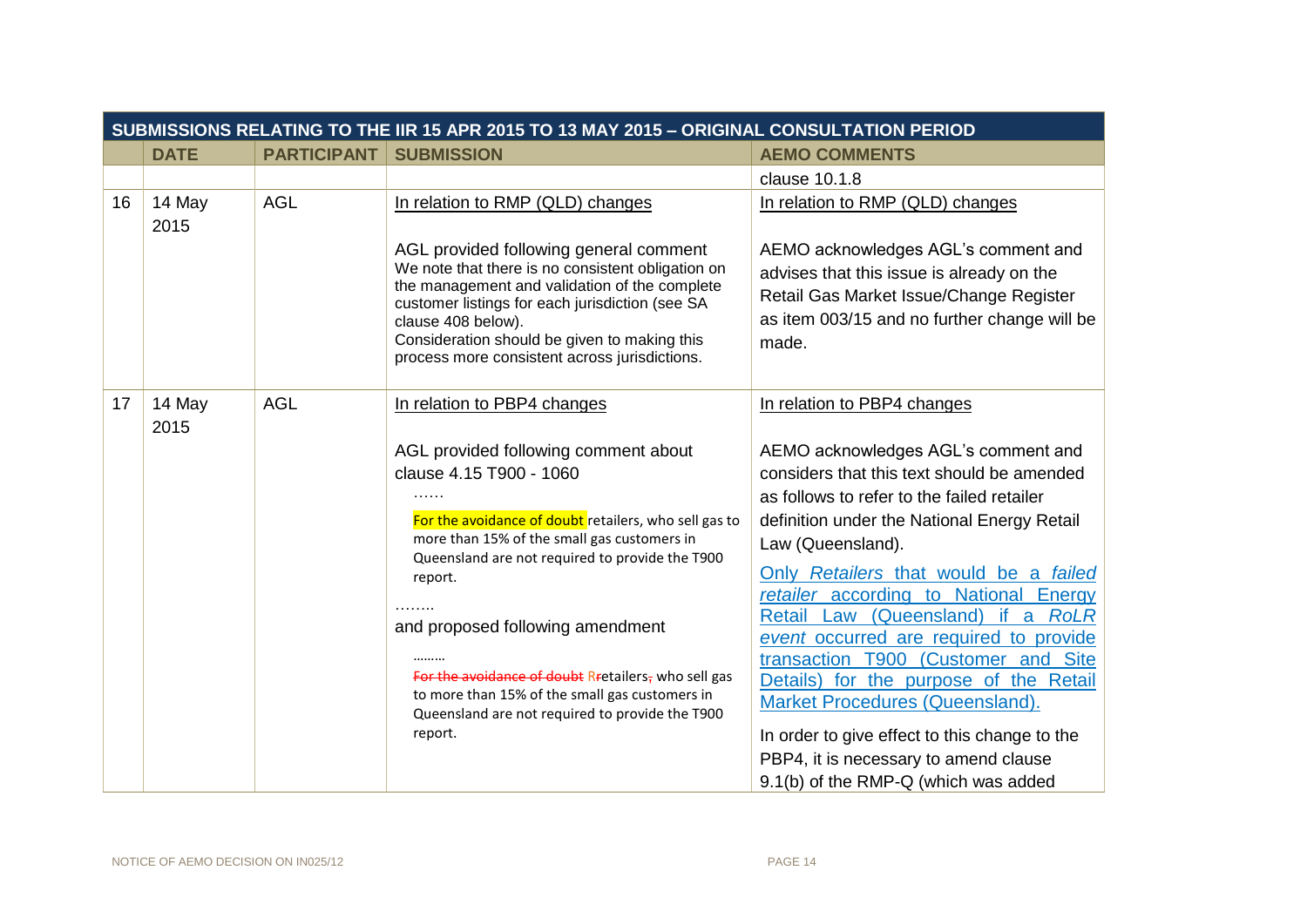|    | SUBMISSIONS RELATING TO THE IIR 15 APR 2015 TO 13 MAY 2015 - ORIGINAL CONSULTATION PERIOD |                    |                                               |                                                                                                                                                                                                                                                                                                                                                                          |
|----|-------------------------------------------------------------------------------------------|--------------------|-----------------------------------------------|--------------------------------------------------------------------------------------------------------------------------------------------------------------------------------------------------------------------------------------------------------------------------------------------------------------------------------------------------------------------------|
|    | <b>DATE</b>                                                                               | <b>PARTICIPANT</b> | <b>SUBMISSION</b>                             | <b>AEMO COMMENTS</b>                                                                                                                                                                                                                                                                                                                                                     |
|    |                                                                                           |                    |                                               | during the consultation for IN005/12 and will<br>become effective from 1 July 2015) to<br>confirm that retailers are only required to<br>provide the complete customer listing as<br>required by the Gas Interface Protocol<br>(which includes PBP4).                                                                                                                    |
|    |                                                                                           |                    |                                               | (b) Each Retailer must, as required by the Gas<br>Interface Protocol, update, format and deliver a<br>new complete customer listing to AEMO by<br>5.00pm on the tenth business day after the end<br>of the calendar month                                                                                                                                                |
|    |                                                                                           |                    |                                               | Notwithstanding that the amendment to<br>9.1(b) of the RMP-Q was not included in IIR<br>IN025/12, AEMO considers that this change<br>should be made now as it simply aligns<br>clause 9.1(b) with the change to PBP4 and<br>is necessary in order to give effect to the<br>change to PBP4 which was included in IIR<br>IN025/12.<br>AEMO considers that these amendments |
|    |                                                                                           |                    |                                               | are non-contentious and reflect the RoLR<br>scheme under the National Energy Retail<br>Law (Queensland) and are consistent with<br>the amendments proposed by AGL.                                                                                                                                                                                                       |
| 18 | 14 May                                                                                    | <b>AGL</b>         | AGL provided following comment in relation to | In relation to PBP4 changes                                                                                                                                                                                                                                                                                                                                              |
|    | 2015                                                                                      |                    | Participant Buildpack clause 6.14 T900        |                                                                                                                                                                                                                                                                                                                                                                          |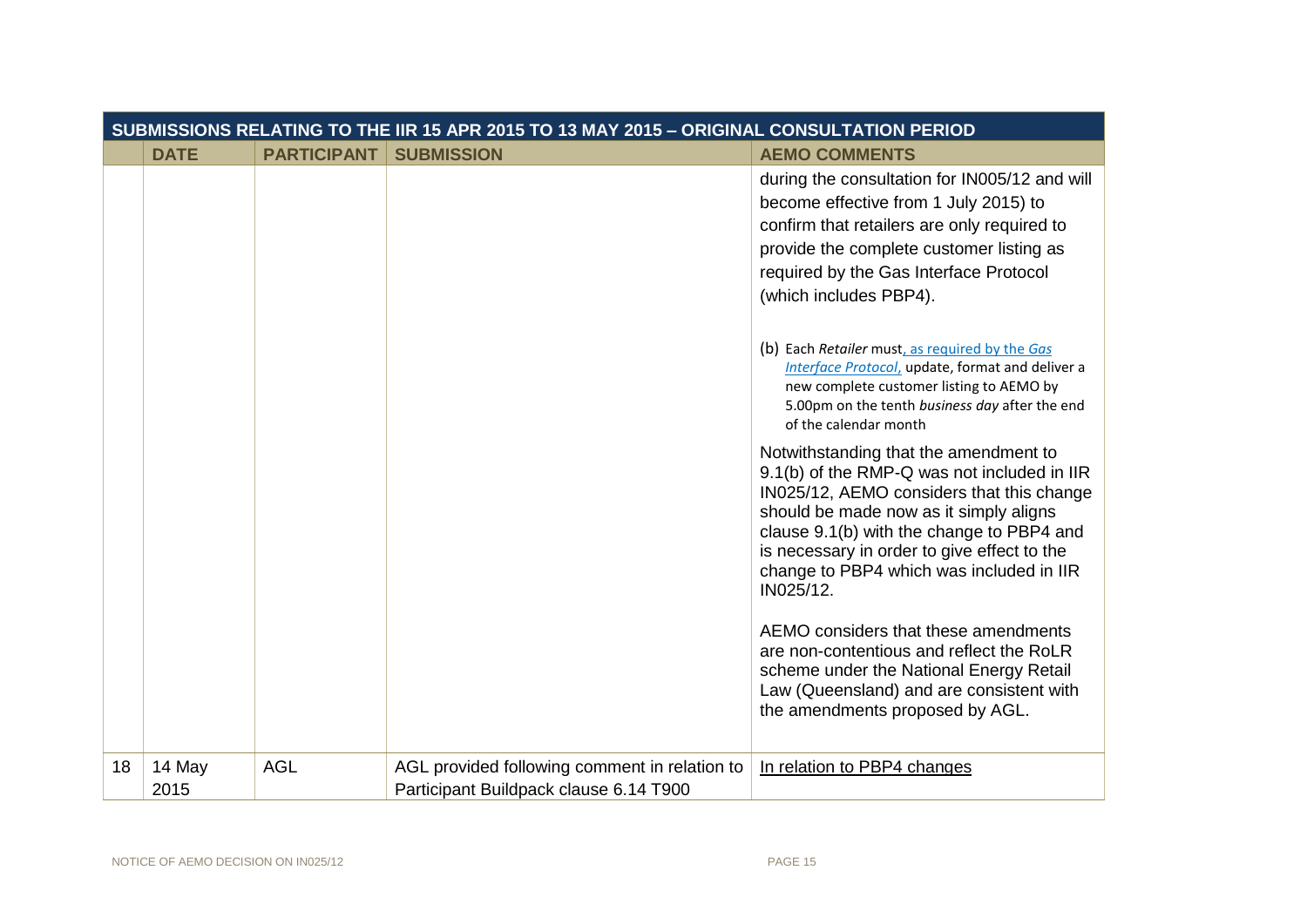| SUBMISSIONS RELATING TO THE IIR 15 APR 2015 TO 13 MAY 2015 - ORIGINAL CONSULTATION PERIOD |                    |                                                                                                                                                                                                                                                                                                                                                                                                                                                                                                                                                                                                                                                                                                                                                                                                                                                                                                                                                                                                                                                                                                                                                                                                                                                                                                                                                                                                                                                                                                                                                                           |                                                                                                                                                                                                                                                                                                                                                                                                                                                                                                                                                                                                                   |  |
|-------------------------------------------------------------------------------------------|--------------------|---------------------------------------------------------------------------------------------------------------------------------------------------------------------------------------------------------------------------------------------------------------------------------------------------------------------------------------------------------------------------------------------------------------------------------------------------------------------------------------------------------------------------------------------------------------------------------------------------------------------------------------------------------------------------------------------------------------------------------------------------------------------------------------------------------------------------------------------------------------------------------------------------------------------------------------------------------------------------------------------------------------------------------------------------------------------------------------------------------------------------------------------------------------------------------------------------------------------------------------------------------------------------------------------------------------------------------------------------------------------------------------------------------------------------------------------------------------------------------------------------------------------------------------------------------------------------|-------------------------------------------------------------------------------------------------------------------------------------------------------------------------------------------------------------------------------------------------------------------------------------------------------------------------------------------------------------------------------------------------------------------------------------------------------------------------------------------------------------------------------------------------------------------------------------------------------------------|--|
| <b>DATE</b>                                                                               | <b>PARTICIPANT</b> | <b>SUBMISSION</b>                                                                                                                                                                                                                                                                                                                                                                                                                                                                                                                                                                                                                                                                                                                                                                                                                                                                                                                                                                                                                                                                                                                                                                                                                                                                                                                                                                                                                                                                                                                                                         | <b>AEMO COMMENTS</b>                                                                                                                                                                                                                                                                                                                                                                                                                                                                                                                                                                                              |  |
|                                                                                           |                    | This section of Participant Buildpack relating to the<br>T900 report is not generic enough for use in other<br>retail markets as it is specific to the Victorian<br>Retail Market.<br>Buildpack 4 indicates that the prefix VICGAS in<br>the T900 filename should be replaced with the<br>prefix QLDGAS in the Queensland file name.<br>However, there are still areas of uncertainty, such<br>as directories which should be used, especially<br>when multiple identities and multiple markets are<br>involved.<br>The buildpacks should provide clear and<br>unambiguous instructions to a participant.<br>Buildpack 1 refers to the T900 refers to being<br>produced by non-declared host retailers and<br>posted to the MIBB.<br>The issues with this description being applied to<br>Queensland are:<br>The reference to non-declared host retailer is not<br>1.<br>relevant in the Queensland market;<br>There is no reference to which MIBB directory the<br>2.<br>file should be loaded to; and<br>The validation criteria for compliance (see MIBB<br>3.<br>INT 601) should also be made consistent and<br>published.<br>and proposed following amendment<br>Our understanding is that a participant operating<br>in both Victoria and Queensland should produce a<br>T900 based on their participant ID and submitted<br>to their participant directory for each retail market<br>that participant ID is used. However, that is not<br>clearly laid out in buildpack 1 nor clearly<br>articulated in Buildpack 4.<br>Buildpack 4 should be updated to include a | AEMO acknowledges AGL's comment and<br>advises that,<br>Issue 1 was already addressed in Chapter 9<br>Customer Data which was added during the<br>consultation for IN005/12 and Notice of<br>AEMO Decision was published on 25 May<br>2012. This changes becomes effective 1<br><b>July 2015</b><br>Issue 2 – This relates to information<br>provided during the registration process to<br>the market participant's operations staff and<br>its current structure is<br>MIBB\MarketParticipant\upload. All B2M<br>data (and not just RoLR) is uploaded to this<br>directory.<br>Issue 3 - refer to item 19 below |  |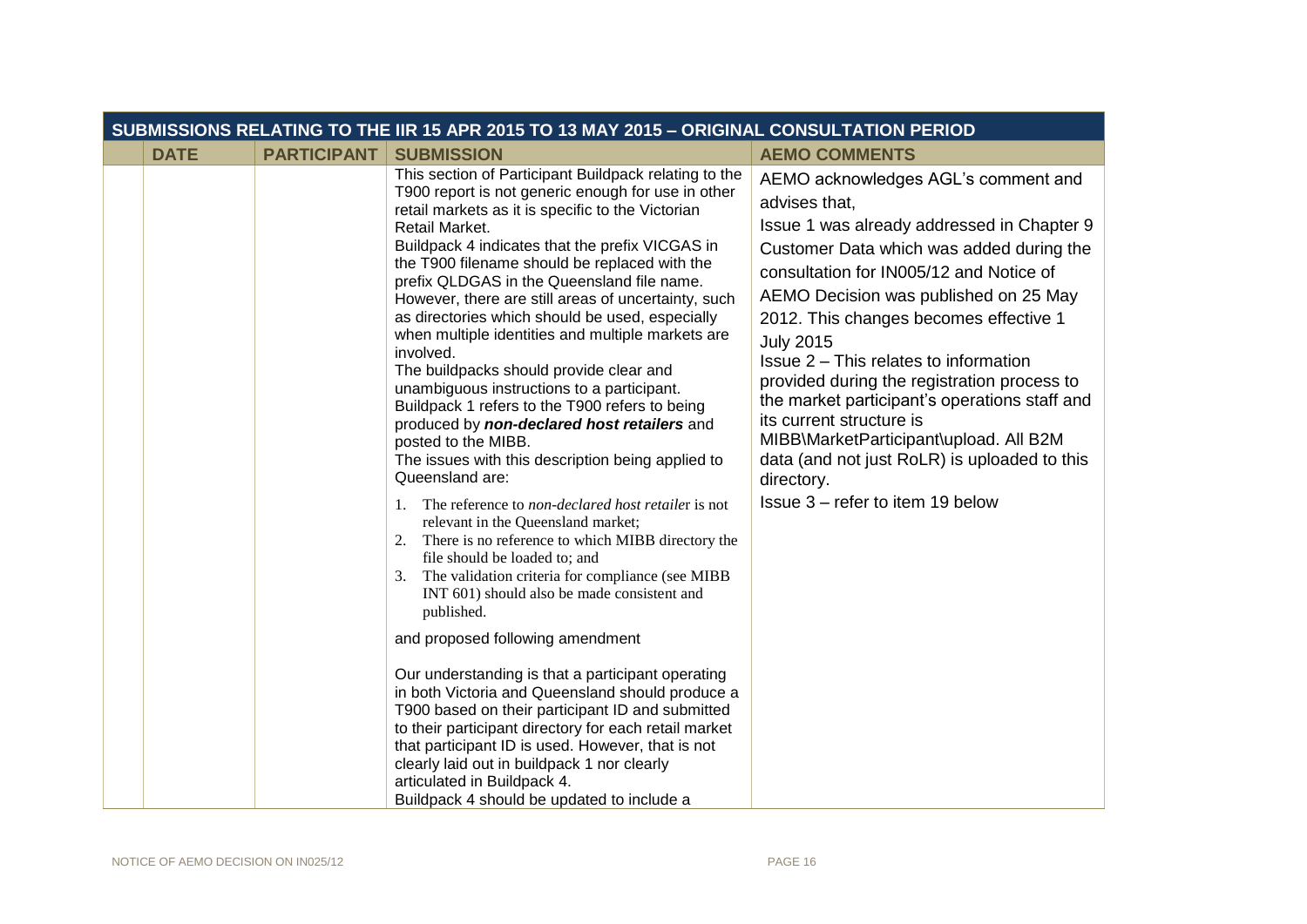| SUBMISSIONS RELATING TO THE IIR 15 APR 2015 TO 13 MAY 2015 - ORIGINAL CONSULTATION PERIOD |                |                    |                                                                                                                                                                                                                                                                                                                                                                                                                                                                                                                                                                                                                                                                 |                                                                                                                                                                                                                                                                                                                                                                                                                                                            |  |  |  |
|-------------------------------------------------------------------------------------------|----------------|--------------------|-----------------------------------------------------------------------------------------------------------------------------------------------------------------------------------------------------------------------------------------------------------------------------------------------------------------------------------------------------------------------------------------------------------------------------------------------------------------------------------------------------------------------------------------------------------------------------------------------------------------------------------------------------------------|------------------------------------------------------------------------------------------------------------------------------------------------------------------------------------------------------------------------------------------------------------------------------------------------------------------------------------------------------------------------------------------------------------------------------------------------------------|--|--|--|
|                                                                                           | <b>DATE</b>    | <b>PARTICIPANT</b> | <b>SUBMISSION</b>                                                                                                                                                                                                                                                                                                                                                                                                                                                                                                                                                                                                                                               | <b>AEMO COMMENTS</b>                                                                                                                                                                                                                                                                                                                                                                                                                                       |  |  |  |
|                                                                                           |                |                    | section on the T900 for Queensland as the<br>obligation applies to different parties.<br>Master MIBB Guide - INT601 should be updated<br>to clarify the validation criteria to be used in a<br>similar way to INT 801.                                                                                                                                                                                                                                                                                                                                                                                                                                          |                                                                                                                                                                                                                                                                                                                                                                                                                                                            |  |  |  |
| 19                                                                                        | 14 May<br>2015 | <b>AGL</b>         | AGL Provided following comment in relation<br>to MIBB user guide related to report INT601<br>The validation criteria for the INT 601 report is not<br>specified.<br>In comparison the equivalent SA Report INT 801<br>specifies the error level and provides information<br>relating to the error codes contained within the<br>report.<br>Update and amend the information associated<br>with the INT 601 report to be consistent with the<br>INT 801 report.<br>This would include matters such as:<br>error (validation) levels (e.g. 15%); and<br>delivery periods (4 business hours of<br>$\bullet$<br>completion).<br>See Appendix II for the comparison. | In relation to PBP4 changes<br>AEMO acknowledges AGL's comment and<br>advises that this issue will be added to the<br>issue log.<br>AEMO also wish to advice AGL that the<br>INT601 report contains a description along<br>with an error code. The possible errors that<br>may occur are as follows.<br>Error code<br>description<br>Meter installation unknown to<br>3401<br>Meter Register<br>3403<br>Checksum does not match<br>Meter Installation code |  |  |  |
|                                                                                           |                |                    |                                                                                                                                                                                                                                                                                                                                                                                                                                                                                                                                                                                                                                                                 | 3404<br>Unknown postcode<br>3412<br>Data set incomplete                                                                                                                                                                                                                                                                                                                                                                                                    |  |  |  |
| 20                                                                                        | 14 May<br>2015 | <b>AGL</b>         | AGL provided following general comment<br>related to Industry testing<br>AGL is concerned that there has been no<br>discussion about industry testing for the proposed<br>changes to retail RoLR operations in Queensland.<br>While we note that this would not be possible in                                                                                                                                                                                                                                                                                                                                                                                  | AEMO acknowledges AGL's comment<br>related to industry testing.<br>AEMO wishes to advice AGL that as per the<br>Impact and Implementation Report (IIR),<br>industry testing would be conducted when<br>all relevant participants have completed                                                                                                                                                                                                            |  |  |  |